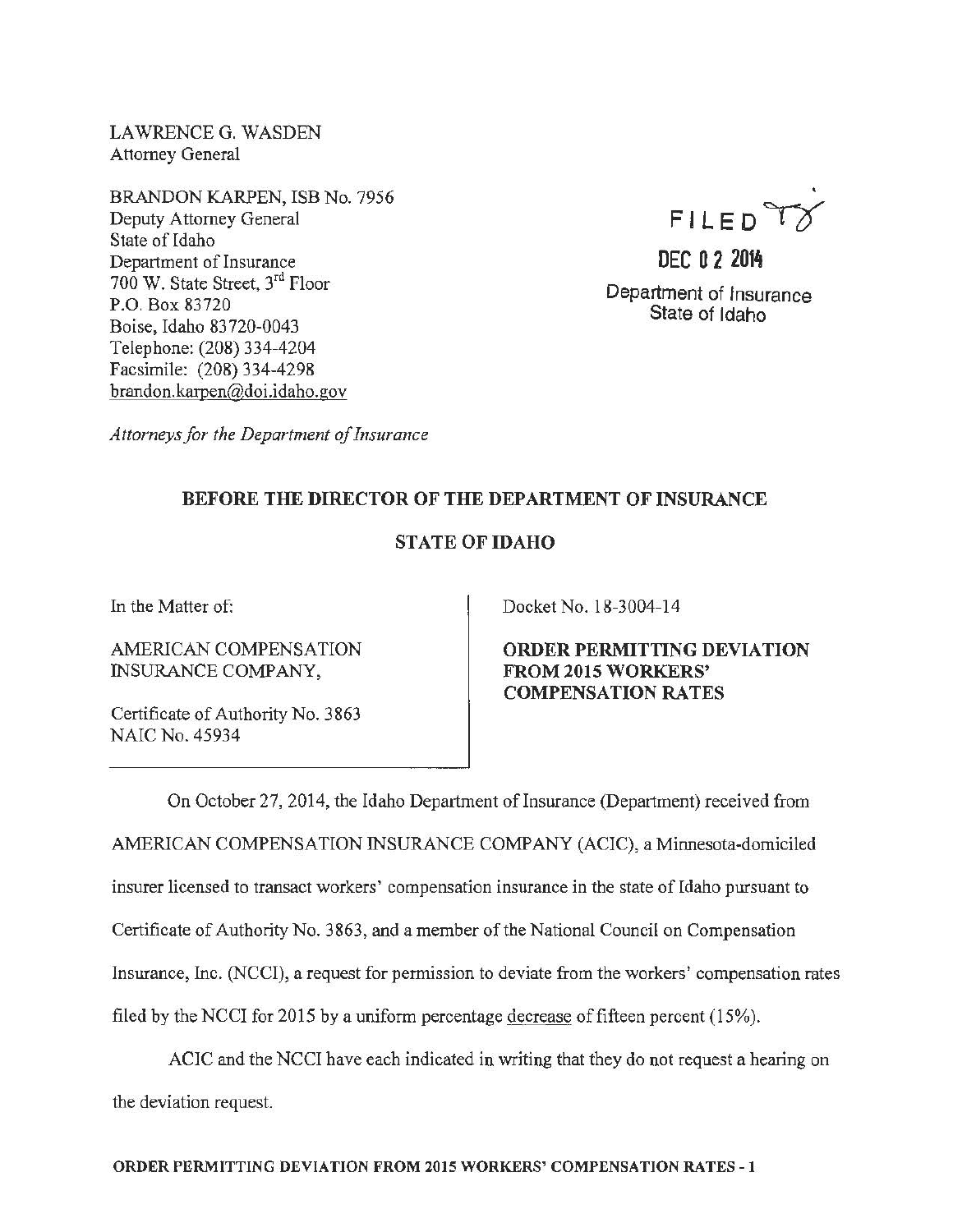The Department's Director (Director), having reviewed and being fully apprised of ACIC's request to deviate from the Idaho workers' compensation premium rates filed by the NCCI for 2015, and the requirements of Idaho Code § 41-1614, has determined that the requested rate deviation is justified.

NOW, THEREFORE, IT IS HEREBY ORDERED, pursuant to Idaho Code§ 41-1614, that ACIC's request to deviate by a uniform percentage decrease of fifteen percent (15%) from the workers' compensation rates filed by the NCCI for 2015, exclusive of terrorism rates, is GRANTED. This deviation from the Idaho workers' compensation premium rates filed by the NCCI for 2015 shall take effect on January 1, 2015, and shall remain in effect for one year from that date unless terminated sooner with the approval of the Director.

DATED this  $\frac{2^{nd}}{2^{nd}}$  day of December, 2014.

STATE OF IDAHO DEPARTMENT OF INSURANCE

-, Dep. Director

 $\sqrt{\phantom{a}}$  Director